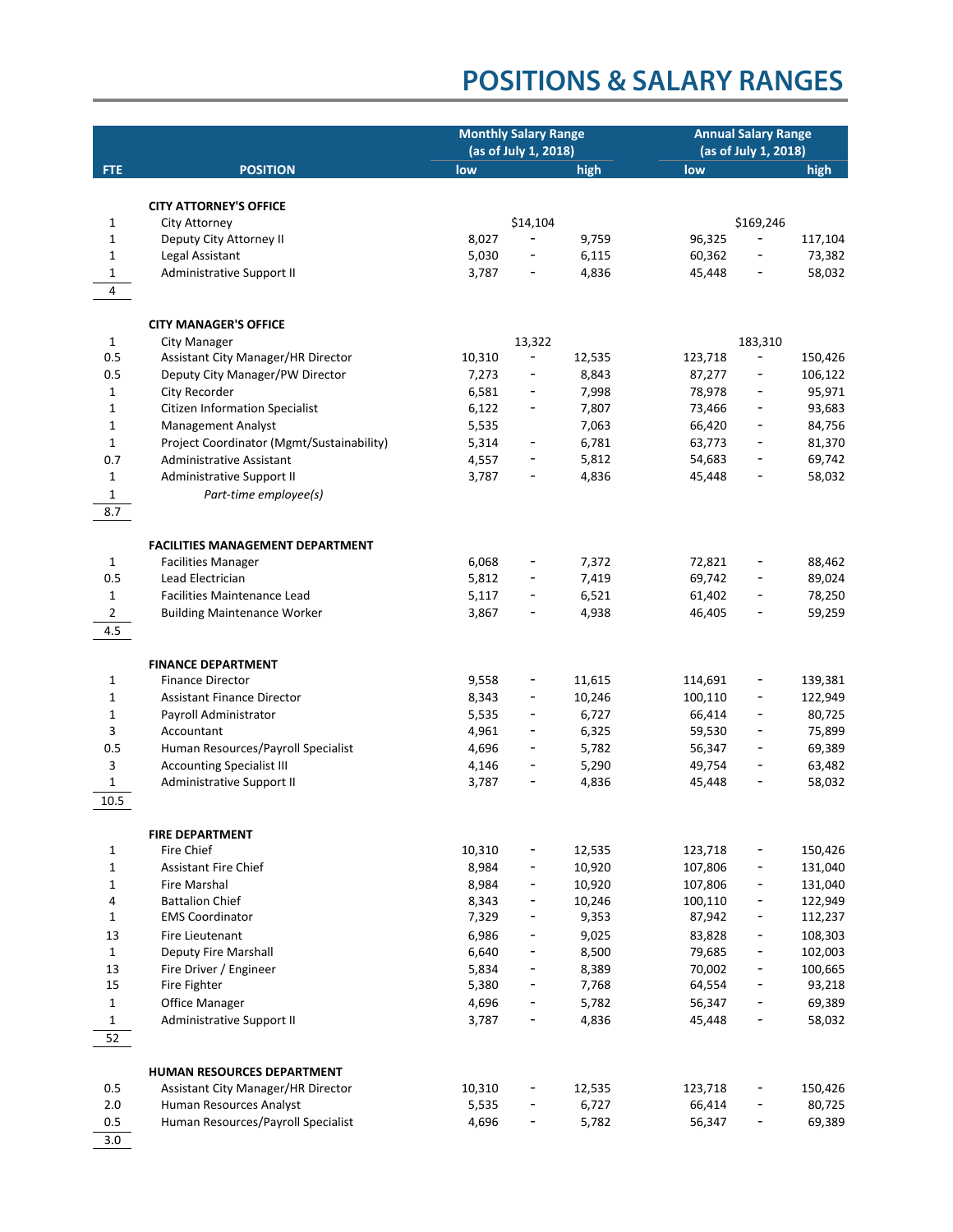|                   |                                                          | <b>Monthly Salary Range</b><br>(as of July 1, 2018) |                              | <b>Annual Salary Range</b><br>(as of July 1, 2018) |                  |                              |                  |
|-------------------|----------------------------------------------------------|-----------------------------------------------------|------------------------------|----------------------------------------------------|------------------|------------------------------|------------------|
| <b>FTE</b>        | <b>POSITION</b>                                          | low                                                 |                              | high                                               | low              |                              | high             |
|                   |                                                          |                                                     |                              |                                                    |                  |                              |                  |
|                   | <b>INFORMATION TECHNOLOGY DEPARTMENT</b>                 |                                                     |                              |                                                    |                  |                              |                  |
| 1                 | Chief Technology Officer                                 | 8,984                                               | $\overline{\phantom{0}}$     | 10,920                                             | 107,806          |                              | 131,040          |
| $\mathbf 1$       | Network Administrator                                    | 7,273                                               | $\overline{\phantom{0}}$     | 8,843                                              | 87,277           | $\qquad \qquad \blacksquare$ | 106,122          |
| $\overline{2}$    | Network Engineer                                         | 6,122                                               | $\overline{\phantom{0}}$     | 7,807                                              | 73,466           | $\overline{\phantom{a}}$     | 93,683           |
| 4                 | Microcomputer Analyst                                    | 5,812                                               | $\overline{\phantom{0}}$     | 7,419                                              | 69,742           |                              | 89,024           |
| 0.5               | Digital & Graphic Media Specialist                       | 4,273                                               | -                            | 5,450                                              | 51,272           |                              | 65,395           |
| $\mathbf{1}$      | Administrative Support II                                | 3,787                                               | -                            | 4,836                                              | 45,448           |                              | 58,032           |
| 9.5               |                                                          |                                                     |                              |                                                    |                  |                              |                  |
|                   |                                                          |                                                     |                              |                                                    |                  |                              |                  |
|                   | <b>LIBRARY DEPARTMENT</b>                                |                                                     |                              |                                                    |                  |                              |                  |
| 1                 | Library Director                                         | 8,984                                               | -                            | 10,920                                             | 107,806          | -                            | 131,040          |
| 3                 | Library Manager                                          | 6,068                                               | -                            | 7,372                                              | 72,821           |                              | 88,462           |
| 5                 | Librarian II                                             | 4,448                                               | $\overline{\phantom{0}}$     | 5,677                                              | 53,373           | -                            | 68,120           |
| $\overline{2}$    | Lead Library Assistant                                   | 4,273                                               | -                            | 5,450                                              | 51,272           | -                            | 65,395           |
| $\mathbf 1$       | Administrative Support III                               | 3,983                                               | -                            | 5,084                                              | 47,798           | -                            | 61,006           |
| 4                 | Library Assistant II                                     | 3,370                                               | -                            | 4,300                                              | 40,435           | -                            | 51,605           |
| 17.7              | Part-time employee(s)                                    |                                                     |                              |                                                    |                  |                              |                  |
| 33.7              |                                                          |                                                     |                              |                                                    |                  |                              |                  |
|                   |                                                          |                                                     |                              |                                                    |                  |                              |                  |
| $\mathbf{1}$      | <b>MUNICIPAL COURT DEPARTMENT</b>                        | 5,535                                               | -                            | 6,727                                              | 66,414           |                              | 80,725           |
| $\mathbf 1$       | Municipal Court Supervisor<br>Administrative Support III | 3,983                                               | -                            | 5,084                                              | 47,798           |                              | 61,006           |
| $\mathbf{1}$      | Administrative Support II                                | 3,787                                               | $\overline{\phantom{0}}$     | 4,836                                              | 45,448           |                              | 58,032           |
| 0.5               | Part-time employee(s)                                    |                                                     |                              |                                                    |                  |                              |                  |
| 3.5               |                                                          |                                                     |                              |                                                    |                  |                              |                  |
|                   |                                                          |                                                     |                              |                                                    |                  |                              |                  |
|                   | <b>PARKS - ADMININSTRATION &amp; RECREATION</b>          |                                                     |                              |                                                    |                  |                              |                  |
| 1                 | Director of Parks & Recreation                           | 8,984                                               | -                            | 10,920                                             | 107,806          |                              | 131,040          |
| $\mathbf 1$       | <b>Recreation Superintendent</b>                         | 6,581                                               | -                            | 7,998                                              | 78,978           |                              | 95,971           |
| $\mathbf 1$       | Park Analyst/Project Manager                             | 5,535                                               | $\overline{\phantom{0}}$     | 7,063                                              | 66,414           | -                            | 84,760           |
| 3                 | Recreation Program Supervisor II                         | 5,535                                               | $\qquad \qquad \blacksquare$ | 6,727                                              | 66,414           | $\qquad \qquad \blacksquare$ | 80,725           |
| $\mathbf 1$       | <b>Administrative Assistant</b>                          | 4,557                                               | -                            | 5,812                                              | 54,683           | $\overline{\phantom{a}}$     | 69,742           |
| 1                 | <b>Recreation Specialist II</b>                          | 4,273                                               | -                            | 5,450                                              | 51,272           |                              | 65,395           |
| 1                 | <b>Recreation Specialist I</b>                           | 3,831                                               | $\overline{\phantom{0}}$     | 4,888                                              | 45,968           |                              | 58,656           |
| 0.5               | Digital & Graphic Media Specialist                       | 4,273                                               |                              | 5,450                                              | 51,272           |                              | 65,395           |
| $\mathbf{1}$      | <b>Building Maintenance Worker</b>                       | 3,867                                               | $\qquad \qquad -$            | 4,938                                              | 46,405           |                              | 59,259           |
| 1                 | Administrative Support II                                | 3,787                                               |                              | 4,836                                              | 45,448           |                              | 58,032           |
| 9.4               | Part-time employee(s)                                    |                                                     |                              |                                                    |                  |                              |                  |
| 20.9              |                                                          |                                                     |                              |                                                    |                  |                              |                  |
|                   | <b>PARKS - MAINTENANCE DIVISION</b>                      |                                                     |                              |                                                    |                  |                              |                  |
| $\mathbf{1}$      | Park Superintendent                                      | 6,581                                               |                              | 7,998                                              | 78,978           |                              | 95,971           |
| $\mathbf{1}$      | Senior Utility Crewleader                                | 5,314                                               |                              | 6,781                                              | 63,773           | -                            | 81,370           |
| $\overline{2}$    | <b>Utility Crewleader</b>                                | 4,961                                               | -                            | 6,325                                              | 59,530           | -                            | 75,899           |
| $\mathbf{1}$      | Park Ranger                                              | 4,273                                               |                              | 5,450                                              | 51,272           |                              | 65,395           |
| 3.4               | Senior Utility Worker                                    | 4,273                                               |                              | 5,450                                              | 51,272           |                              | 65,395           |
| $\mathbf{1}$      | Administrative Support III                               | 3,983                                               |                              | 5,084                                              | 47,798           |                              | 61,006           |
| $\overline{7}$    | <b>Utility Worker</b>                                    | 3,867                                               | $\overline{\phantom{0}}$     | 4,938                                              | 46,405           |                              | 59,259           |
| 0.8               | Part-time employee(s)                                    |                                                     |                              |                                                    |                  |                              |                  |
| 17.2              |                                                          |                                                     |                              |                                                    |                  |                              |                  |
|                   | <b>PARKS - GOLF COURSE DIVISION</b>                      |                                                     |                              |                                                    |                  |                              |                  |
| 1<br>$\mathbf{1}$ | <b>Golf Course Manager</b>                               | 6,068                                               |                              | 7,372                                              | 72,821           |                              | 88,462           |
| 0.6               | Senior Utility Worker<br>Utility Worker                  | 4,273<br>3,867                                      | $\overline{\phantom{0}}$     | 5,450<br>4,938                                     | 51,272<br>46,405 | -                            | 65,395<br>59,259 |
| 1.7               |                                                          |                                                     |                              |                                                    |                  |                              |                  |
| 4.3               | Part-time employee(s)                                    |                                                     |                              |                                                    |                  |                              |                  |
| 42.4              | <b>TOTAL PARKS</b>                                       |                                                     |                              |                                                    |                  |                              |                  |
|                   |                                                          |                                                     |                              |                                                    |                  |                              |                  |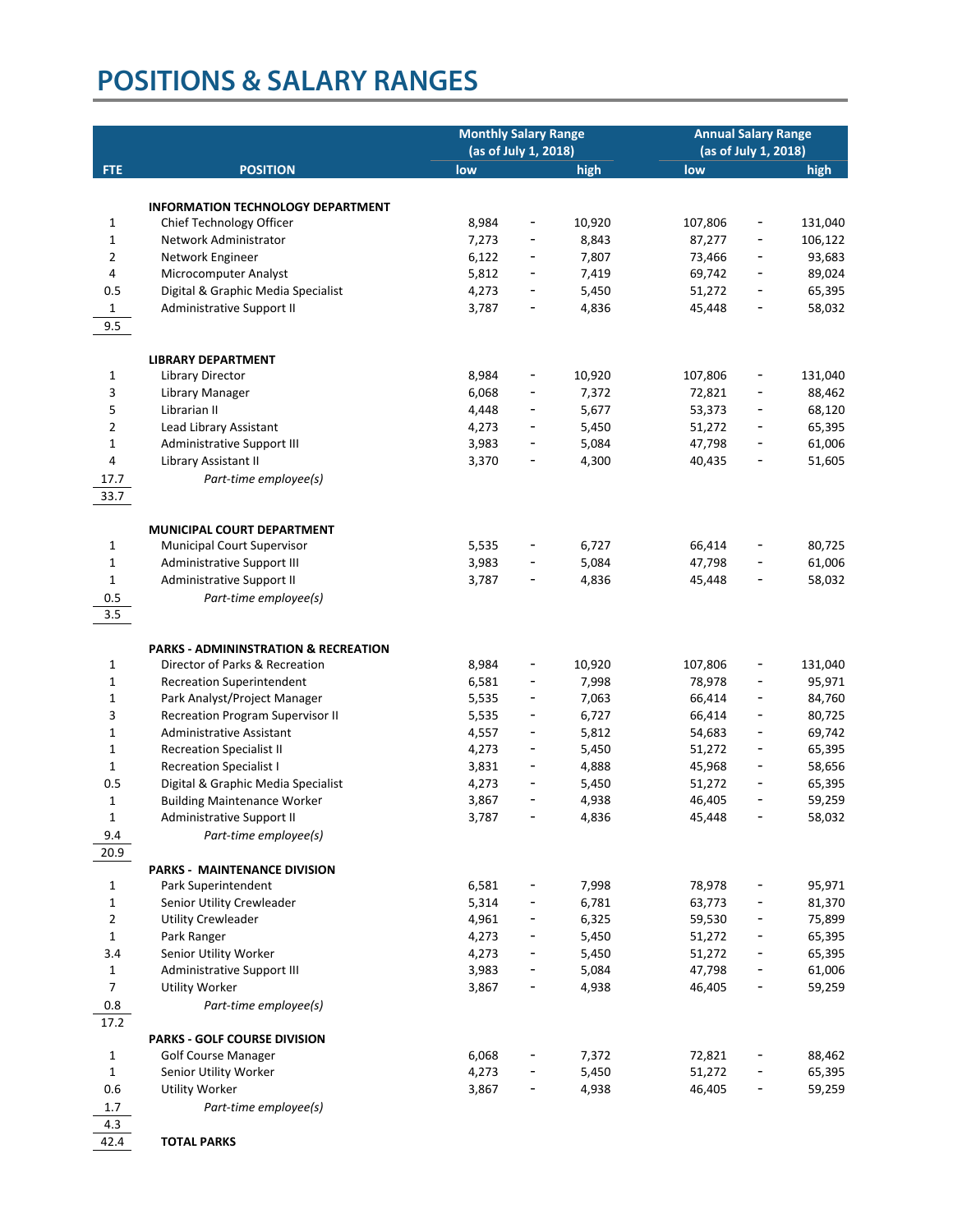|                   |                                                          | <b>Monthly Salary Range</b><br>(as of July 1, 2018) |                                   |                 | <b>Annual Salary Range</b><br>(as of July 1, 2018) |                          |                    |
|-------------------|----------------------------------------------------------|-----------------------------------------------------|-----------------------------------|-----------------|----------------------------------------------------|--------------------------|--------------------|
| <b>FTE</b>        | <b>POSITION</b>                                          | low                                                 |                                   | high            | low                                                |                          | high               |
|                   |                                                          |                                                     |                                   |                 |                                                    |                          |                    |
|                   | <b>ADULT COMMUNITY CENTER</b>                            |                                                     |                                   |                 |                                                    |                          |                    |
| 1                 | <b>ACC Manager</b>                                       | 6,068                                               | -                                 | 7,372           | 72,821                                             |                          | 88,462             |
| $\mathbf 1$       | Program Supervisor                                       | 4,696                                               |                                   | 5,782           | 56,347                                             |                          | 69,389             |
| 1                 | <b>Administrative Assistant</b>                          | 4,557                                               | $\qquad \qquad \blacksquare$      | 5,812           | 54,683                                             | $\overline{\phantom{a}}$ | 69,742             |
| $\mathbf 1$       | <b>Building Maintenance Worker</b>                       | 3,867                                               | -                                 | 4,938           | 46,405                                             |                          | 59,259             |
| $\mathbf 1$       | Administrative Support II                                | 3,787                                               |                                   | 4,836           | 45,448                                             |                          | 58,032             |
| 3.6               | Part-time employee(s)                                    |                                                     |                                   |                 |                                                    |                          |                    |
| 8.6               |                                                          |                                                     |                                   |                 |                                                    |                          |                    |
|                   |                                                          |                                                     |                                   |                 |                                                    |                          |                    |
|                   | <b>TENNIS FACILITY</b>                                   |                                                     |                                   |                 |                                                    |                          |                    |
| $\mathbf{1}$      | <b>Recreation Specialist II</b>                          | 3,983                                               |                                   | 5,084           | 47,798                                             |                          | 61,006             |
| 2.1               | Part-time employee(s)                                    |                                                     |                                   |                 |                                                    |                          |                    |
| 3.1               |                                                          |                                                     |                                   |                 |                                                    |                          |                    |
|                   |                                                          |                                                     |                                   |                 |                                                    |                          |                    |
|                   | <b>PLANNING</b>                                          |                                                     |                                   |                 |                                                    |                          |                    |
| $\mathbf{1}$      | Director of Planning & Building Svcs                     | 9,558<br>7,273                                      | $\qquad \qquad \blacksquare$<br>- | 11,615<br>8,843 | 114,691<br>87,277                                  | -                        | 139,381<br>106,122 |
| $\mathbf 1$<br>1  | <b>Planning Manager</b><br>Senior Development Specialist | 5,535                                               | -                                 | 7,063           | 66,414                                             |                          | 84,760             |
| 2                 | Senior Planner                                           | 5,535                                               | -                                 | 7,063           | 66,414                                             |                          | 84,760             |
| 4                 | Associate Planner                                        | 5,117                                               | -                                 | 6,521           | 61,402                                             | -                        | 78,250             |
| 1                 | Senior Code Enforcement Specialist                       | 5,535                                               | $\qquad \qquad \blacksquare$      | 7,063           | 66,414                                             |                          | 84,760             |
| 1                 | Code Enforcement Specialist                              | 5,117                                               | -                                 | 6,521           | 61,402                                             |                          | 78,250             |
| $\overline{2}$    | <b>Administrative Assistant</b>                          | 4,557                                               | -                                 | 5,812           | 54,683                                             |                          | 69,742             |
| $\mathbf 1$       | Administrative Support III                               | 3,983                                               |                                   | 5,084           | 47,798                                             |                          | 61,006             |
| 0.5               | Part-time employee(s)                                    |                                                     |                                   |                 |                                                    |                          |                    |
| 14.5              |                                                          |                                                     |                                   |                 |                                                    |                          |                    |
|                   |                                                          |                                                     |                                   |                 |                                                    |                          |                    |
|                   | <b>POLICE DEPARTMENT</b>                                 |                                                     |                                   |                 |                                                    |                          |                    |
| 1                 | Police Chief                                             | 10,310                                              | -                                 | 12,535          | 123,718                                            |                          | 150,426            |
| $\mathbf 1$       | Police Captain                                           | 8,984                                               | $\qquad \qquad \blacksquare$      | 10,920          | 107,806                                            | -                        | 131,040            |
| 3                 | Police Lieutenant                                        | 8,343                                               | $\qquad \qquad \blacksquare$      | 10,246          | 100,110                                            | -                        | 122,949            |
| 7                 | Police Sergeant                                          | 7,273                                               | $\overline{\phantom{a}}$          | 8,843           | 87,277                                             | -                        | 106,122            |
| $\mathbf{1}$      | Police Records Lead                                      | 5,314                                               | -                                 | 6,781           | 63,773                                             |                          | 81,370             |
| 30<br>$\mathbf 1$ | Police Officer<br>Administrative Assistant (Conf)        | 5,067<br>4,696                                      | $\overline{\phantom{0}}$          | 6,469           | 60,798                                             |                          | 77,626             |
| 1                 | Evidence Technician                                      | 4,477                                               | $\qquad \qquad \blacksquare$      | 5,782<br>5,557  | 56,347<br>53,726                                   |                          | 69,389<br>66,685   |
| 3                 | Community Service Officer                                | 4,477                                               |                                   | 5,557           | 53,726                                             |                          | 66,685             |
| $\mathbf 1$       | Administrative Support III                               | 3,983                                               |                                   | 5,084           | 47,798                                             |                          | 61,006             |
| $\overline{2}$    | Administrative Support II                                | 3,787                                               |                                   | 4,836           | 45,448                                             |                          | 58,032             |
| 51                |                                                          |                                                     |                                   |                 |                                                    |                          |                    |
|                   | <b>LOCOM</b>                                             |                                                     |                                   |                 |                                                    |                          |                    |
| 1                 | <b>Communications Manager</b>                            | 8,343                                               |                                   | 10,246          | 100,110                                            |                          | 122,949            |
| $\mathbf 1$       | <b>Communications Operations Supervisor</b>              | 7,273                                               |                                   | 8,843           | 87,277                                             |                          | 106,122            |
| 2                 | Lead Communications Operator                             | 5,067                                               |                                   | 6,469           | 60,798                                             |                          | 77,626             |
| 6                 | Senior Communications Operator                           | 4,540                                               |                                   | 5,689           | 54,475                                             |                          | 68,266             |
| $\overline{7}$    | <b>Communications Operators</b>                          | 4,117                                               |                                   | 5,177           | 49,400                                             |                          | 62,130             |
| $0.5\,$           | Part-time employee(s)                                    |                                                     |                                   |                 |                                                    |                          |                    |
| 17.5              |                                                          |                                                     |                                   |                 |                                                    |                          |                    |
| 68.5              | <b>TOTAL POLICE</b>                                      |                                                     |                                   |                 |                                                    |                          |                    |
|                   |                                                          |                                                     |                                   |                 |                                                    |                          |                    |
|                   |                                                          |                                                     |                                   |                 |                                                    |                          |                    |
|                   | <b>REDEVELOPMENT</b>                                     |                                                     |                                   |                 |                                                    |                          |                    |
| 1.0               | Redevelopment Mgr/Asst to City Mgr                       | 5,535                                               |                                   | 7,063           | 66,414                                             |                          | 84,760             |
| 0.3               | Administrative Assistant                                 | 4,557                                               |                                   | 5,812           | 54,683                                             |                          | 69,742             |
| 1.3               |                                                          |                                                     |                                   |                 |                                                    |                          |                    |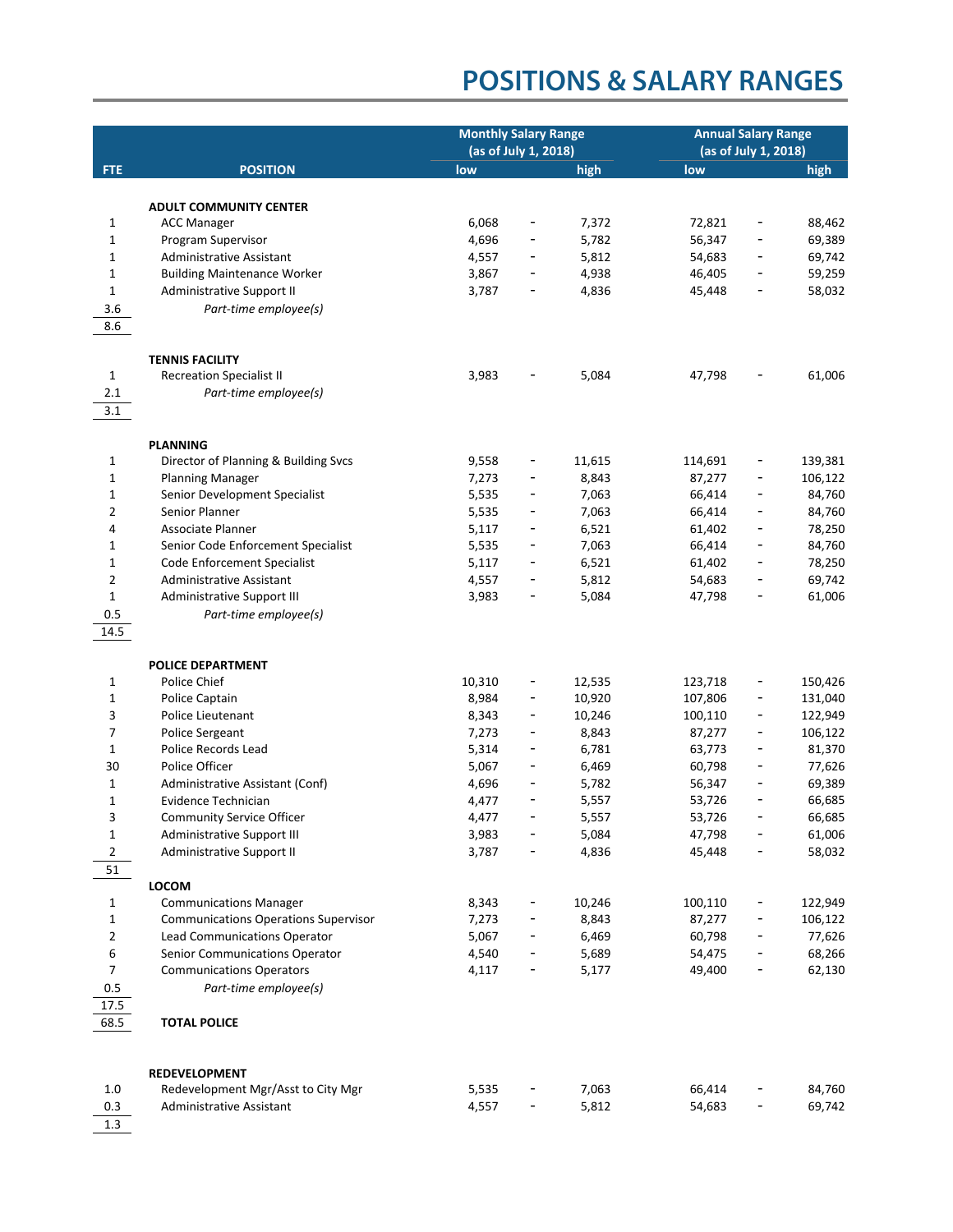|                |                                                   | <b>Monthly Salary Range</b><br>(as of July 1, 2018) |                          |        | <b>Annual Salary Range</b><br>(as of July 1, 2018) |                              |                    |
|----------------|---------------------------------------------------|-----------------------------------------------------|--------------------------|--------|----------------------------------------------------|------------------------------|--------------------|
| <b>FTE</b>     | <b>POSITION</b>                                   | low                                                 |                          | high   | low                                                |                              | high               |
|                |                                                   |                                                     |                          |        |                                                    |                              |                    |
|                | <b>BUILDING</b>                                   |                                                     |                          |        |                                                    |                              |                    |
| 1              | <b>Building Official</b>                          | 8,027                                               | -                        | 9,759  | 96,325                                             | -                            | 117,104            |
| $\mathbf 1$    | Plans Examiner II                                 | 5,535                                               | -                        | 7,063  | 66,414                                             | -                            | 84,760             |
| 1              | Electrical Inspector/Inspector III                | 5,372                                               | -                        | 6,859  | 64,459                                             | $\overline{\phantom{a}}$     | 82,306             |
| 2              | <b>Building Inspector III</b>                     | 5,372                                               | -                        | 6,859  | 64,459                                             | -                            | 82,306             |
| $\mathbf 1$    | Plans Examiner I                                  | 5,009                                               | -                        | 6,394  | 60,112                                             | -                            | 76,731             |
| $\overline{2}$ | Permit Technician II                              | 4,557                                               |                          | 5,812  | 54,683                                             |                              | 69,742             |
| 1.1            | Part-time employee(s)                             |                                                     |                          |        |                                                    |                              |                    |
| 9.1            |                                                   |                                                     |                          |        |                                                    |                              |                    |
|                |                                                   |                                                     |                          |        |                                                    |                              |                    |
|                | <b>ENGINEERING DEPARTMENT</b>                     |                                                     |                          |        |                                                    |                              |                    |
| 1              | <b>City Engineer</b>                              | 9,558                                               | $\overline{a}$           | 11,615 | 114,691                                            | -                            | 139,381            |
| $\mathbf 1$    | Assistant City Engineer                           | 8,343                                               | -                        | 10,246 | 100,110                                            | -                            | 122,949<br>106,122 |
| $\mathbf 1$    | <b>Principal Engineer</b>                         | 7,273                                               | -<br>-                   | 8,843  | 87,277                                             | -                            |                    |
| 1              | <b>GIS Services Supervisor</b>                    | 6,581                                               |                          | 7,998  | 78,978                                             | -                            | 95,971             |
| 1              | Engineering Development Coord.                    | 6,122                                               | -                        | 7,807  | 73,466                                             | -                            | 93,683             |
| 3              | Senior Associate Engineer                         | 6,122                                               | -                        | 7,807  | 73,466                                             |                              | 93,683             |
| $\mathbf 1$    | <b>Citizen Information Specialist</b>             | 6,122                                               | -                        | 7,807  | 73,466                                             | -                            | 93,683             |
| 2              | Associate Engineer                                | 5,994                                               | -                        | 7,644  | 71,926                                             | -                            | 91,728             |
| $\mathbf 1$    | Chief Surveyor                                    | 5,812                                               | $\overline{\phantom{a}}$ | 7,419  | 69,742                                             | $\qquad \qquad \blacksquare$ | 89,024             |
| 1              | <b>Tech Support Specialist (GIS)</b>              |                                                     |                          |        |                                                    |                              |                    |
| 1              | Engineering Program Lead                          | 5,535                                               | $\overline{\phantom{a}}$ | 7,063  | 66,414                                             | -                            | 84,760             |
| $\mathbf 1$    | Construction Inspector                            | 5,314                                               |                          | 6,781  | 63,773                                             |                              | 81,370             |
| 5              | Engineering Technician III                        | 5,314                                               | -                        | 6,781  | 63,773                                             | $\overline{\phantom{0}}$     | 81,370             |
| 1              | <b>Technical Support Analyst (GIS)</b>            | 4,579                                               | -                        | 5,848  | 54,954                                             | -                            | 70,179             |
| $\mathbf 1$    | Administrative Assistant                          | 4,557                                               | -                        | 5,812  | 54,683                                             | $\overline{\phantom{a}}$     | 69,742             |
| $\mathbf 1$    | Administrative Support III                        | 3,983                                               |                          | 5,084  | 47,798                                             | -                            | 61,006             |
| $\mathbf{1}$   | Administrative Support I                          | 3,370                                               |                          | 4,300  | 40,435                                             |                              | 51,605             |
| $1.3$          | Part-time employee(s)                             |                                                     |                          |        |                                                    |                              |                    |
| 25.3           |                                                   |                                                     |                          |        |                                                    |                              |                    |
|                | PUBLIC WORKS SUPPORT SERVICES DEPARTMENT          |                                                     |                          |        |                                                    |                              |                    |
| 0.5            | Deputy City Manager/PW Director                   | 8,984                                               | $\overline{a}$           | 10,920 | 107,806                                            | -                            | 131,040            |
| $\overline{2}$ | Maintenance Field Services Manager                | 7,273                                               | -                        | 8,843  | 87,277                                             | -                            | 106,122            |
| $\mathbf 1$    | Management and Program Analyst                    | 5,535                                               | -                        | 7,063  | 66,414                                             |                              | 84,760             |
| 1              | Electrician                                       | 5,535                                               | -                        | 7,063  | 66,414                                             | -                            | 84,760             |
| 1              | <b>Support Services Specialist</b>                | 4,557                                               |                          | 5,812  | 54,683                                             |                              | 69,742             |
| 1              | Mechanic                                          | 4,273                                               | $\overline{\phantom{a}}$ | 5,450  | 51,272                                             | -                            | 65,395             |
| $\mathbf 1$    | Senior Utility Worker                             | 4,273                                               |                          | 5,450  | 51,272                                             |                              | 65,395             |
| $\mathbf{1}$   | Administrative Support III                        | 3,983                                               | -                        | 5,084  | 47,798                                             |                              | 61,006             |
| $\mathbf{1}$   | Utility Worker                                    | 3,867                                               |                          | 4,938  | 46,405                                             |                              | 59,259             |
| 9.5            |                                                   |                                                     |                          |        |                                                    |                              |                    |
|                |                                                   |                                                     |                          |        |                                                    |                              |                    |
|                | <b>SEWER - Maintenance Services Division</b>      |                                                     |                          |        |                                                    |                              |                    |
| 1              | <b>Utility Superintendent</b>                     | 6,068                                               |                          | 7,372  | 72,821                                             |                              | 88,462             |
| $\overline{2}$ | Senior Utility Worker                             | 4,273                                               |                          | 5,450  | 51,272                                             |                              | 65,395             |
| 3.2            | <b>Utility Worker</b>                             | 3,867                                               |                          | 4,748  | 46,405                                             |                              | 56,971             |
| 0.3            | Accountant                                        | 4,961                                               |                          | 6,325  | 59,530                                             |                              | 75,899             |
| 0.5            | <b>Accounting Specialist III</b>                  | 4,146                                               | -                        | 5,290  | 49,754                                             | -                            | 63,482             |
| 0.2            | Part-time employee(s)                             |                                                     |                          |        |                                                    |                              |                    |
| 7.2            |                                                   |                                                     |                          |        |                                                    |                              |                    |
|                | <b>STORMWATER - Maintenance Services Division</b> |                                                     |                          |        |                                                    |                              |                    |
| 0.5            | Maintenance Field Services Manager                | 7,273                                               |                          | 8,843  | 87,277                                             |                              | 106,122            |
| $1.0\,$        | Senior Utility Worker                             | 4,273                                               |                          | 5,450  | 51,272                                             |                              | 65,395             |
| 2.1            | Utility Worker                                    | 3,867                                               | $\overline{\phantom{a}}$ | 4,748  | 46,405                                             |                              | 56,971             |
| 0.3            | Part-time employee(s)                             |                                                     |                          |        |                                                    |                              |                    |
| 3.9            |                                                   |                                                     |                          |        |                                                    |                              |                    |